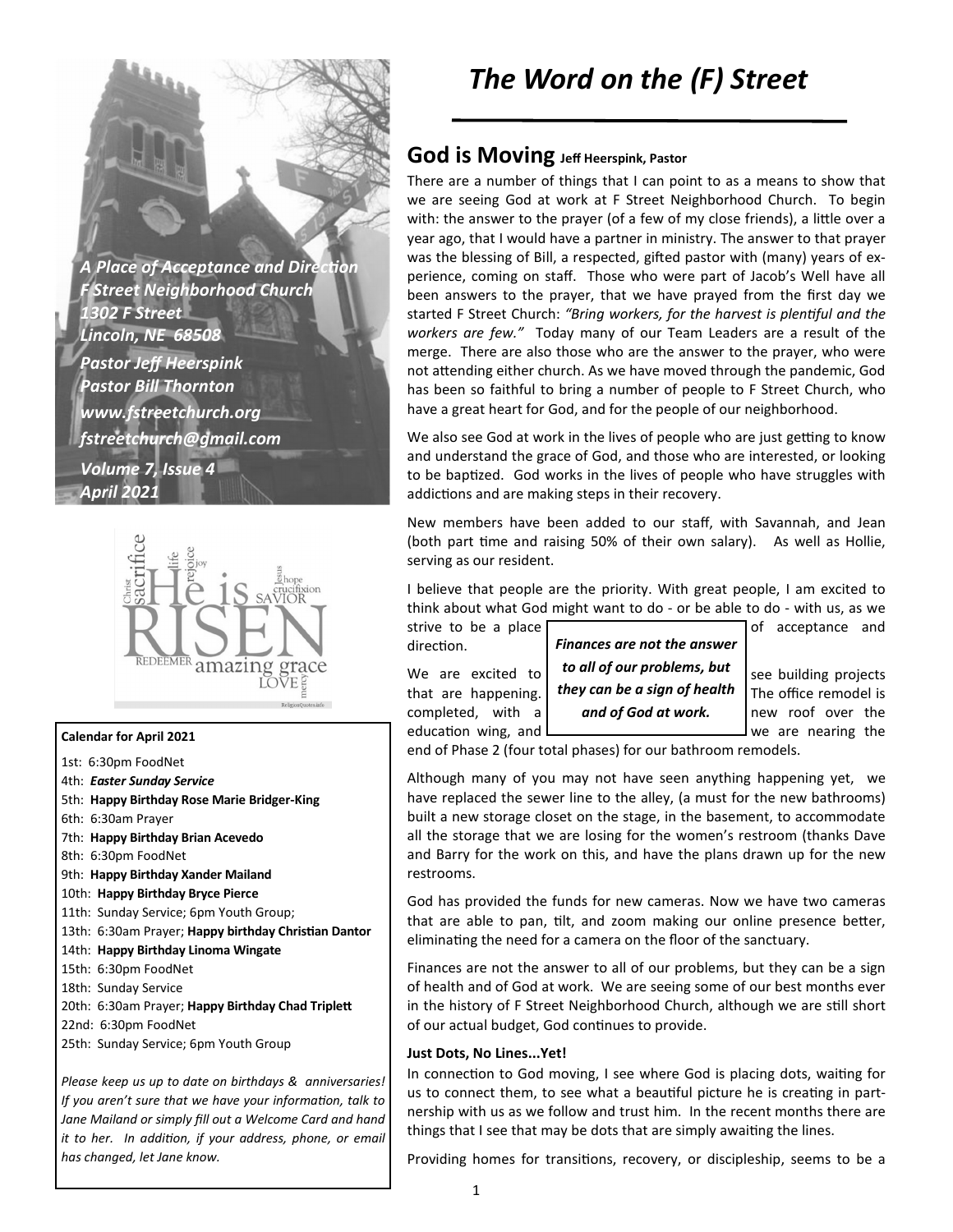common theme in many of the discussions that I am having of late. Homes that can help serve people in our neighborhood, who have the need for housing. I know that we could legitimately start 12- plus homes, each with a different purpose. However, we need to continue to pray, talk and see what God is asking us to do and, if the Lord leads, be willing to take the first step.

There are a few of us who have also been praying about the original church building, outback. Again dots...no lines… yet! We have called it a chapel, or "The  $13<sup>th</sup>$  Street Chapel." A chapel is defined as, "a small building for Christian worship, typically one attached to an institution." What if this were a place where people could drop in, and be greeted by a person who is there to engage, to love and to serve? There is still a part of the building with pews where someone could sit and meet with God. There are rooms. One room might be where people are able to sign up to pray, to spend an hour alone, to intercede for our neighborhood, our city, our country, our world, maybe we begin to pray as a church, 24/7. There are other rooms for people to meet with someone who can listen, coach and teach.

I cannot know if God will allow us to see the complete picture, how God might even change the vision for any of these dots, or if he will even stop them all together. But I cannot help but be excited that he is at work in our midst and wanting to do something great with the people and property of F Street for his glory to be revealed to many.

#### **Celebrate Recovery**

I have mentioned, in a previous newsletter, that we are in hopes of starting Celebrate Recovery (CR) here at F



Street Church, with the hopes of bridging the gap, if you will, between the church and the recovery world. There has been a team of people who are attending the only current CR in town, at Berean Church. There are also others, who have recovery experience, and are interested in being a part of what God wants to do through this ministry.

At this point I am thrilled to say that it is our prayerful desire to start CR in September of this year. We hope to start the large group program (open group) on Wednesday nights at the church. Also we hope to begin the step studies (small groups) on another night in spring of 2022.

I want to invite you to be a part of the process by engaging in any of the following ways:

- Pray as we know, prayer is a purpose that we have, as we engage in the neighborhood that we are called to. Please join us in praying for the team that God is pulling together, for the process we are going through to be prepared, for the hearts of those God is going to bring to the gathering.
- Serve- we are open to others joining, as we know that it is going to take many people to make this happen. We need people to run security, to greet, to make food, to run sound, to teach, to be present, to pray and to simply be present. If you are interested in helping or learning more at this moment I will say please come and talk with me (Pastor Jeff) at any time.

#### **Family Meeting**

It is past time for another Family Meeting. In a normal year, we strive to have no less than three of these meetings (roughly, Jan., April, Sept.) to gather as the members of F Street Neighborhood Church, to discuss and process things that are important to the family of Christ here.

#### **Our next family meeting will be Wednesday, April 28 at 7:00 p.m., in the Sanctuary.**

Although some of the agenda is still being planned and prayed over, we do know that we will be running through a few financials, vision processing questions, discussing the process for adding Elders, and a few other things I am sure.

**Who should be there:** We invite and encourage anyone who is a member defined by the following.

- Active and growing relationship with Jesus Christ
- Active in attending regularly
- Active in serving at F Street Church
- Active in giving financially to F Street Church

We hope to see all of you who can make it, attend this meeting, as we seek to keep you informed as well and give you space to ask questions and process the direction of F Street Church.



### **Love Your Neighbor as Yourself**

**Bill Thornton, Teaching Pastor** 

There was another murder in the neighborhood this past weekend. While still under investigation, regardless of the cause, the loss of any human life is tragic. We all know that to be true.

For at least 3,000 years there have been two great commandments that have guided God's people in terms of our conduct: Love for God and Love for Neighbor. It is the second one that I want to bring to our attention today. There are several practical ways that we can love those who live near us, especially in the neighborhood served by our congregation.

One thing that I have noticed about living downtown is the high volume of pedestrian foot traffic on the sidewalk by our house, our church building, and the community garden where I have a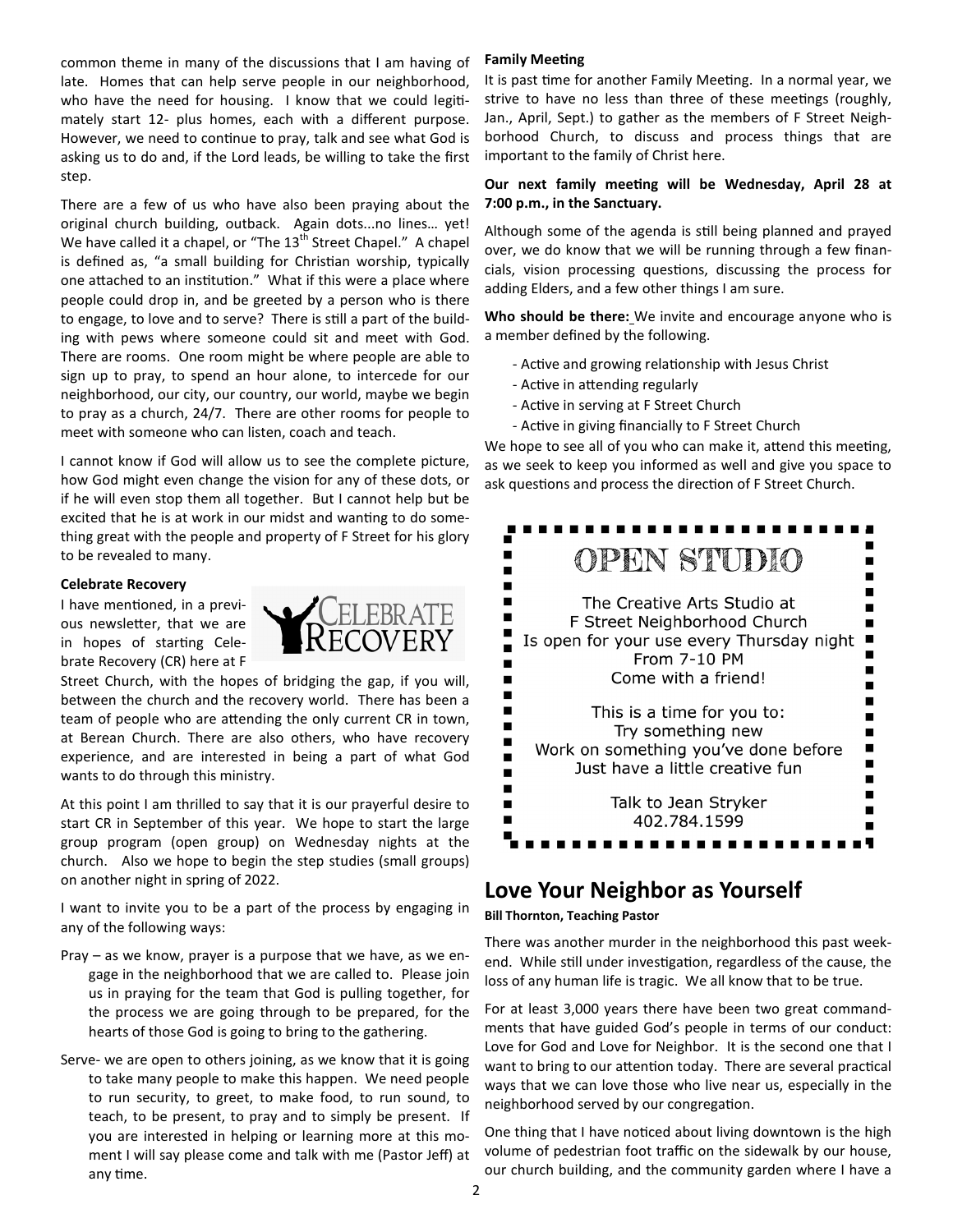plot. With each passerby comes the opportunity to extend a greeting. Admittedly, some of these seem to fall on disinterested ears, but more often I have found my greeting returned with a kind response. **Love your neighbor as yourself.**

With the arrival of spring each year, I cannot help but notice the



presence of litter that has accumulated over the winter. As  $\sqrt{\text{L0VE}}$  weightly the weather warms up, there are more op-  $\sqrt{\text{di}_q h} \text{for}_q q$  portunities to walk in the neighborhood.  $\frac{q}{\sqrt{U}} = \frac{1}{N}$  How about taking along a bag to pick up the unsightly trash that others have left behind? Those who work in the

field of Community Development report that this sort of behavior can be contagious. Others will follow our lead in making the neighborhood look more presentable, indicating that people care. **Love your neighbor as yourself.** 

Beyond what we can do as individuals and families, together as a church, we can show love for our neighbors, too. One practical way is when we park our vehicles at church gatherings and activities. For example, rather than taking a spot close to the building, how about parking a little farther away so that space can be used by someone with limited mobility or arriving late? By the way, did you know that there are an additional 17 parking spaces available to us on Sunday mornings in the adjacent Nebraska Realty lot located across the alley, north of the church building, as well as several off-street spaces on the south side of G Street near 13th Street? If you do park on the street, as some of us do, please be careful not to block driveways or alleys. These are some simple ways to **Love your neighbor as yourself**.

Now I realize that to some folks what I have written about today may not seem overly spiritual, but I would beg to differ. Let's remember what Jesus said long ago, *"Do to others whatever you would like them to do to you. This is the essence of all that is*  taught in the law and the prophets (Matthew 7:12)."

Love your neighbor as yourself. It begins by doing the "little things" in our neighborhood.



Come and make a step-by-step painting in the company of your F Street Church friends! Friday, April 23 6:30-9:00 p.m. Fireplace Room Bring a snack to share and a blow-dryer Please contact Jean Stryker to register

### **Pulpit vs Politics** Keith Morrissey, Elder

"It is the glory of God to conceal a matter, to search out a matter *is the glory of kings."* (Prov 25:2) (Isaiah 55:8-9)

"The facts are from God, the explanations from men." (Charles Hodge)

As we consider both the facts and the explanations, we would do well to consider the source of each. The one is from God, is fact, and is not subject to change. The other is from people, and is therefore subject to change, depending on what has been sought out and the opinion of who is running the show at the time.

Charles Hodge was both a contemporary and a critic of Charles Darwin. Each was dealing with the same facts, but came up with totally different explanations. One was trying to glorify God as the creator, the other was trying to do away with God as the creator. One appealed to the religious of the day, the other ap-

pealed to the scien-  $\int$   $\int$   $\int$   $\int$   $\int$   $\int$   $\int$  as stational in this in this article, I appeal to  $\int_{0}^{\infty}$  is consider the realist of the day. In the latter chap-  $\int_{\text{mod the graph}}$  ters of the book Genesis, we read the story  $\begin{bmatrix} 1 & 1 \end{bmatrix}$  of Joseph. In a nutshell, *As we consider both the facts and the explanations, we* 

God was preparing  $\begin{bmatrix} 1 & 1 & 1 & 1 \\ 1 & 1 & 1 & 1 \\ 0 & 0 & 1 & 1 \end{bmatrix}$  a famine for Egypt and Canaan,  $\begin{pmatrix} 1 & \text{don't} \end{pmatrix}$  *WOUID AO WEII* know why), and Joseph was a major player | to consider the  $|$  in that role (he didn't know why). That is  $\int$  *source of each*, a fact. The why's and how's are opinions  $\Box$  or the results of scientific

research, which are subject to challenge and change,

*would do well to consider the source of each.* 

Today, God has not been preparing us not for a famine, but a pandemic (I don't know why, I have an opinion, but God's thoughts and ways are far beyond me). In finding the answer to this pandemic, we must be aware that God gave us both the church and the scientist. Joseph used "scientific" methods to survive the famine. We will use science to survive COVID. God has had the answer all along. It is up to the king to find it.

Now that we have found what God had hidden (a vaccination), let us not mistake to whom we shall give the glory. In Hodge's day, the scientists were seeking it. He was told "You are not a scientist and therefore have no right to speak". Christians have been told the same ever since. You can be sure that scientists will try to claim the glory, as will the politicians, and the church will be told we have no right to speak because we are not scien tists, Republicans or Democrats or whatever.

But, we must speak out! We must speak the facts: God created the world, evolution is just a theory or opinion. God only created two genders, anything else is just an opinion. God gave us equality, 'sameness" is just an opinion. But don't fall into their trap of thinking that they have no right to speak because they are not "Christians". Let them speak, so that we can answer with love, with facts, with the gospel, and bring them into the glory of God.

### **Mission Offering**

On Sunday, April  $4<sup>th</sup>$ , we will be taking a Mission's Offering for Jacob's Well. We encourage all of you to consider how God

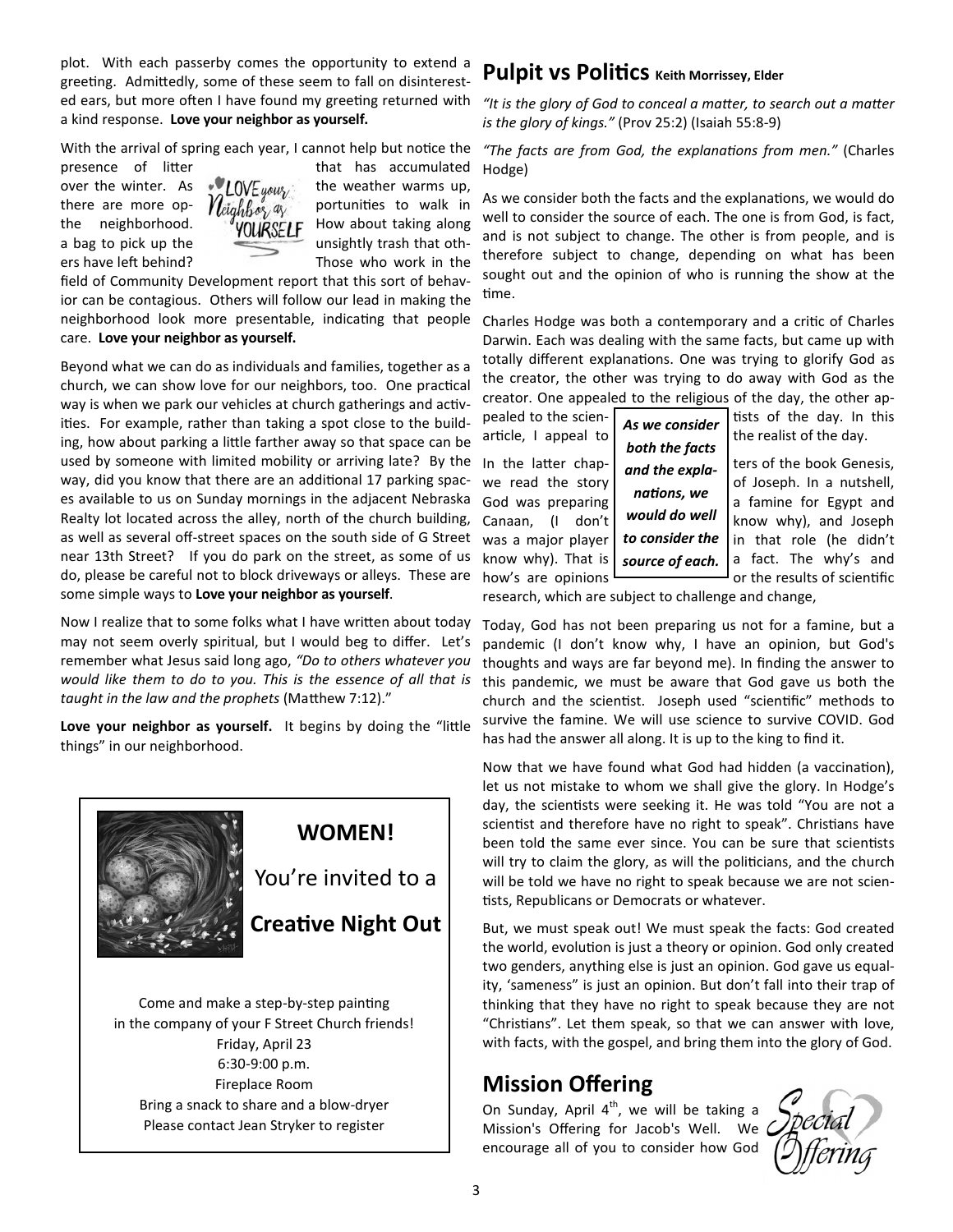might be calling you to participate in this offering. Here is the information from director Mark Thornton:

"Jacob's Well has been working in the neighborhood for over a decade now with the goal of connecting people in need with the resources to better their lives both spiritually and physically. Through things like food distributions, block parties, weekly kids club, and community garden spaces, we try our best to show others God's love. This is also something we do as neighbors and residents of downtown Lincoln. We are thankful for our friendships we've made with members at F Street Neighborhood Church and I look forward to seeing how God can use us as partners serving in the neighborhood together for years to come!"



### **Spring Cleaning!**

#### **Cece Robinson, Transformations Thrift Store Director**

Spring is here! At Transformations we are excited for the warmer weather, cookouts and spring cleaning. That's right! I said **Spring Cleaning**! As you make room for everything the new year has in store, don't forget to consider donating your gently used yard, garden and plant supplies to Transformations. Every year we get a number of people seeking pots, yard ornaments, and pretty much anything they can use to brighten up their environment after the dark dreary winter. When you donate to Transformations you are also supporting the mentoring ministry of Atlas. It's a 2 for 1 kind of deal (they're the best).

That's not the only way to help support Transformations and the neighborhood. There are other ways you can engage as well.

- Bring us your Best Choice Labels
- Bring us your plastic grocery sacks
- Bring us your small, clean household items and appliances in working condition
- Bring us your clean, gently used clothing items
- YOUR schedule
- Shop with us, pray for us, tell your friends about us!

Want to keep up on what's just around the corner at the store? For sale dates and special promotions as well as community engagement opportunities follow us on Facebook or check out our website at www.transformationsthriftstore.org

Be sure to call us if you have any questions or shoot us an email at transformations.lincoln@gmail.com





### **Block Parties Are Back!** Savannah Clapper

I know I am aching for a little bit of community to come back in my life: gathering around a table, eating together. We are holding onto the hope that this is not as it is supposed to be, all the while trying to love our neighbor well, through social distancing. It is a hard balance, but as the weather is getting nicer, I have found a little more joy in my step, and one of those reasons is that we can start to meet outside again. We have had a gathering space outside all throughout the winter, but now we will start to use it even more, as outside feels more and more inviting.

With that invitation comes the heart for block parties! We seek to create spaces where our neighbors and our congregation can gather. April is our kick-off month, and we are so excited to have some new sponsors lined up, tables to be set, and food to be shared! This is a reminder that block parties are on the last Sunday of each month. There will be tables, but you will still need to sit distanced from one another. Through all of this, we hope that you can come. So get excited to gather together at the block parties, where we can laugh, eat, and rejoice.



### - Volunteer with us for an hour or two during a time that fits **Health Ministry Corner Barb Douglas, HMFSNC**

God's Blessings and Happy Easter to all my Brothers and Sisters in Christ,

I would like to talk to you about health, in Christ, today. I know many of you are perhaps confused or fearful about these current times of COVID, and other issues. The Bible has many things to say about this fearfulness, especially for those who trust in and believe in Jesus Christ as Lord and Savior. He is faithful and true to help us through every crisis, and problem. In his Word he promises to be with us in every trouble, to lift our hearts from every fear. He promises to always be with us no matter what happens to us in this fallen world. We live in prosperous times in this country, so it's very probable that most of us live in a (or at least what appears to be) safety bubble, because we have grown accustomed to everything working for us. And we might notice that things are not necessarily seeming to be that way now. However God is still on his throne, and nothing happens in God's world by surprise or accident. That should encourage all of us.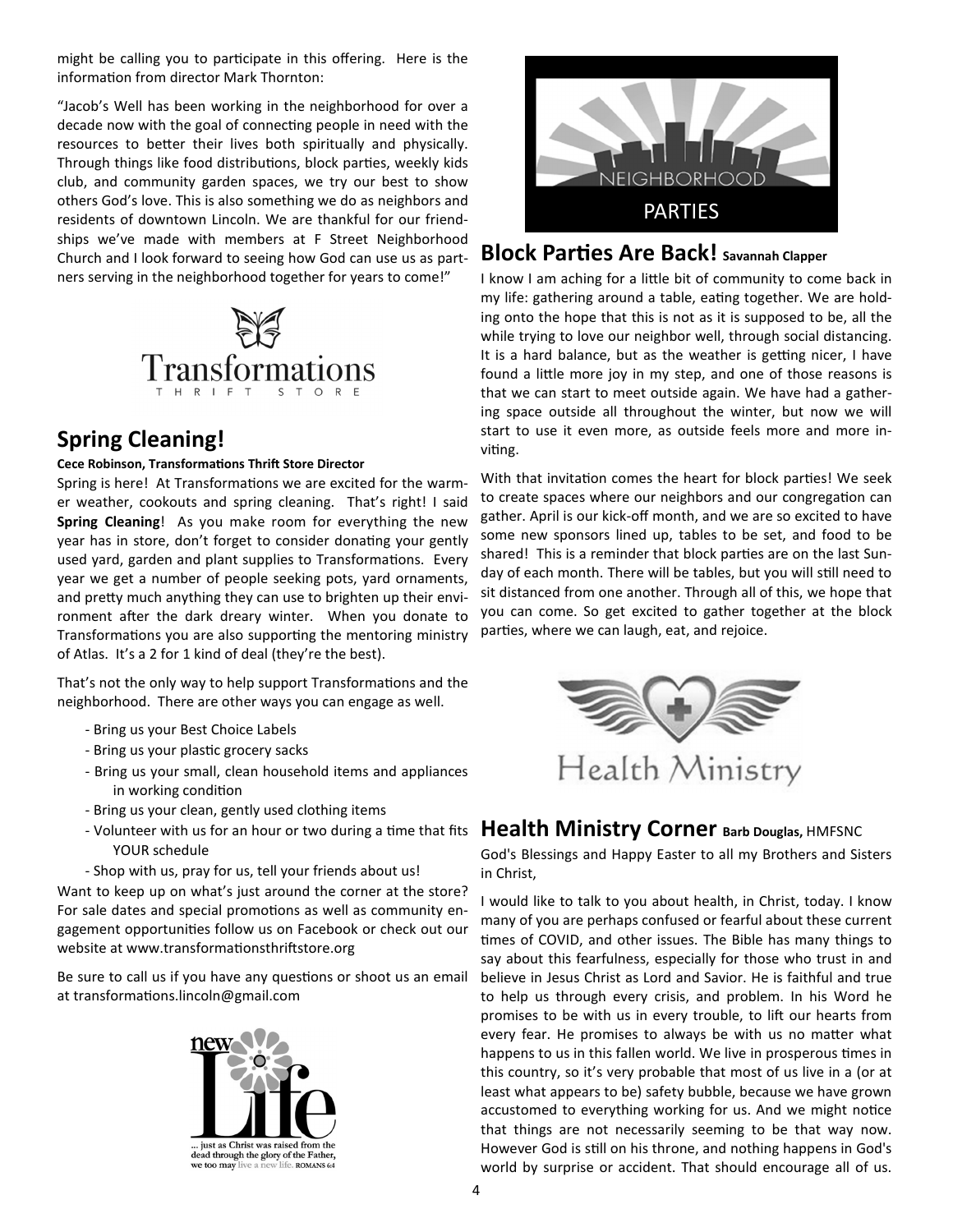But I would like to give you some reassurance from God's Word that will help you in every trouble:

- 1. Psalm 37:39, "But the Salvation of the righteous is of the Lord: he is their strength in the time of trouble."
- *2.* Psalm 42:11, *"Why art thou cast down, O my soul? And why are thou disquieted within me? Hope thou in God: for I shall yet praise him, who is the health of my countenance."*
- *3.* Psalm 73:26, *"My flesh and my heart faileth: but God is the strength of my heart, and my portion forever."*
- *4.* Psalm 91:10-11, *"There shall no evil befall thee neither shall any plague come nigh thy dwelling. For he shall give his angels charge over thee, to keep thee in all thy ways."*
- *5.* Psalm 9:9, *"The Lord also will be a refuge for the oppressed, a refuge in mes of trouble."*
- *6.* Psalm 138:7, *"Though I walk in the midst of trouble, thou wilt revive me: thou shalt stretch forth thine hand against the wrath of mine enemies, and thy right hand shall save me."*
- 7. Psalm 34:19, "Many are the afflictions of the righteous: *but the Lord delivereth him out of them all."*
- *8.* Psalm 18:2, *"The Lord is my rock, and my fortress, and my deliverer, my strength in whom I will trust; my buckler,*  and the horn of my salvation, and my high tower."
- *9.* John 16:33, *"These things have I spoken unto you, that in me ye might have peace. In the world you shall have tribu*lation: But be of good cheer, I have overcome the world."

God the Father and our Lord Jesus Christ have given us these words of comfort to help us overcome any fears or strife we may have. And I truly hope they do. If you have any questions about the current problems we are facing, please don't hesitate to come in or call and talk to me or one of the staff. We are here to help you in any way we can. I would like to remind everyone, now that the warmer weather will soon be here, please remember how important drinking enough water is to the health and wellbeing of our bodies. "Jesus said, *"Everyone who drinks this water will get thirsty again. But no one who drinks the water I give will ever be thirsty again. The water I give is like a flowing fountain that gives eternal life."* John 4:13-14.

#### Living water for our bodies

Water is one of the most basic elements of life, and important to all living things. It is the most abundant substance on the earth and in our bodies. Sixty percent of the human body is water. All living things need water to function and grow properly. Even Jesus was thirsty. When he met the woman at the well, he asked her for a drink of water.

#### How much do I need a drink?

We are a blessed society to have a fresh and abundant water supply at our fingertips. Yet most of us do not drink enough plain drinking water. Unless the doctor has told you differently, we need approximately 6 to 8 (8oz) glasses of water each day.

#### What does water do for us?

1. Removes waste products effectively. 2. Assists in digestion and metabolism. 3. Helps regulate our body temperature. 4. Lubricates our joints. 5. Improves our energy. 6. Helps maintain our fluid balance. 7. Increases our mental and physical performance. 8. Keeps our skin healthy and glowing. 9. Reduces headaches and dizziness.

Living Water for our spirits.

Our Creator God has provided living water for our spirits. Thinking of that familiar glass of refreshing water as a symbol for life makes a whole lot of sense both physically and spiritually. Focusing our minds on each drink of water we take can remind us to also drink from God's living water for our spirits.

Remember this Easter season what God has done for us. He gave his one and only begotten and sinless Son to die for the remission of our sins. Then he arose again from the dead to provide a permanent Way for all who believe in him to his eternal home in heaven. Praise be to God!

Happy Resurrection Day to everyone! Barbara J. Douglas HMFSNC



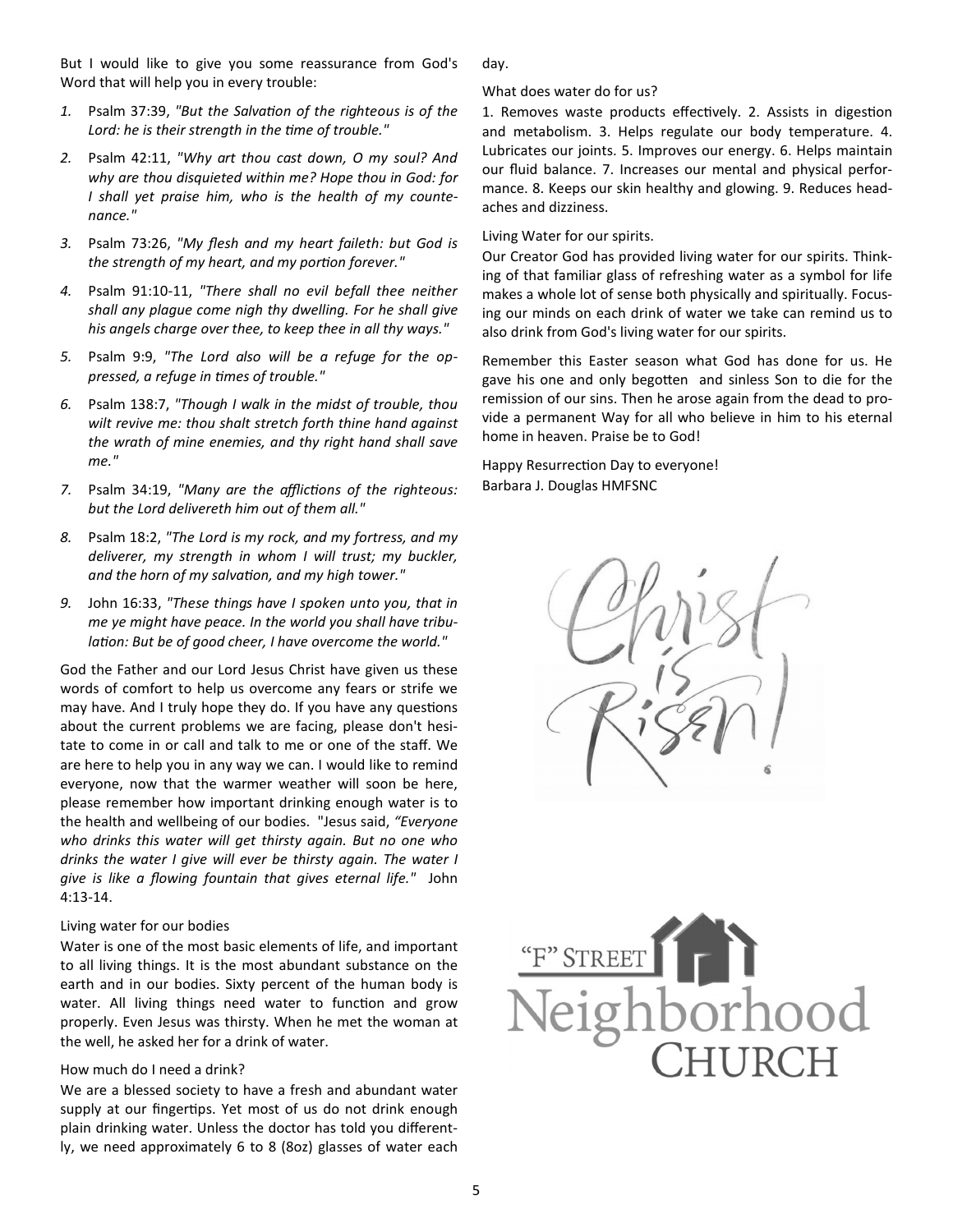

### **Community Groups**

Group: **"Isaiah" Women's Study** Location: Zoom call format Contact: Jean Stryker Day/Time: Sundays, 3:30-5:00 p.m.

#### Group: **"Anxiety" Women's Study**

Location: Fireplace Room at Church Building Contact: Beth Heerspink Day/Time: Wednesday, 11:00 a.m.

Group: **"Stepping Up" Men's Bible Study** Location: Fireplace Room at Church Building Contact: Tad Stryker Day/Time: Mondays, 7-8:30 p.m.

#### Group: **"II Corinthians" VA Small Group Study**

Location: Victory Apartments (445 Honor Drive) Contact: Jeff Heerspink Day/Time: Wednesdays, 2-3:00 p.m.

Group: **"Mere Chris!anity" Keith Morrissey's House** Location: 1750 Prospect Street Contact: Keith Morrissey Day/Time: Thursdays, 7-9:00 p.m.

## **Regular Email Updates**

If you would like to, but are not getting regular updates about things at "F" Street Neighborhood Church, please send a request to be added to the email list at **fstreetchurch@gmail.com**

### **Prayer Requests**

If you have prayer requests, please send them to our office email at **fsncoffice@gmail.com**



### **Upcoming Sermon Series from the Book of Romans Bill Thornton, Teaching Pastor**

Some of the most well-known people in the history of the Church have been profoundly influenced by their reading of the Book of Romans, perhaps the greatest of Paul's letters in the New Testament. Men like Augustine, Martin Luther, as well as John and Charles Wesley have acknowledged their gratitude for the wonderful themes that are addressed in its contents. God used the book to change their lives!

Beginning April 11, and going through June 27, Pastor Jeff and I will be teaching through the first seven chapters of Romans. We will give special attention to the wonderful change that God desires to accomplish in our lives through the Gospel. We hope that you will be here (or listen online) each week as we spend time in God's Word together.

Below is the schedule we will be following:

| April 11                                 | Introducing Change                 | Romans 1:1-17        |
|------------------------------------------|------------------------------------|----------------------|
| April 18                                 | The Pagans Need Change             |                      |
| April 25                                 | The Religious Need Change #1       |                      |
| May 2                                    | The Religious Need Change #2       |                      |
| May 9<br>Everyone Needs Change           |                                    | Romans 3:1-20        |
| May 16                                   | Change: A Diamond on a Black Cloth | Romans 3:21-31       |
| May 23<br>When Change Started            |                                    | Romans 4:1-25        |
| May 30                                   | What Change Brings                 |                      |
| June 6                                   | Why Change Comes                   |                      |
| June 13                                  | Change: United in Christ           |                      |
| June 20                                  | Change of Ownership                |                      |
| Change in Relationship to Sin<br>June 27 |                                    | <b>Romans 7:7-25</b> |